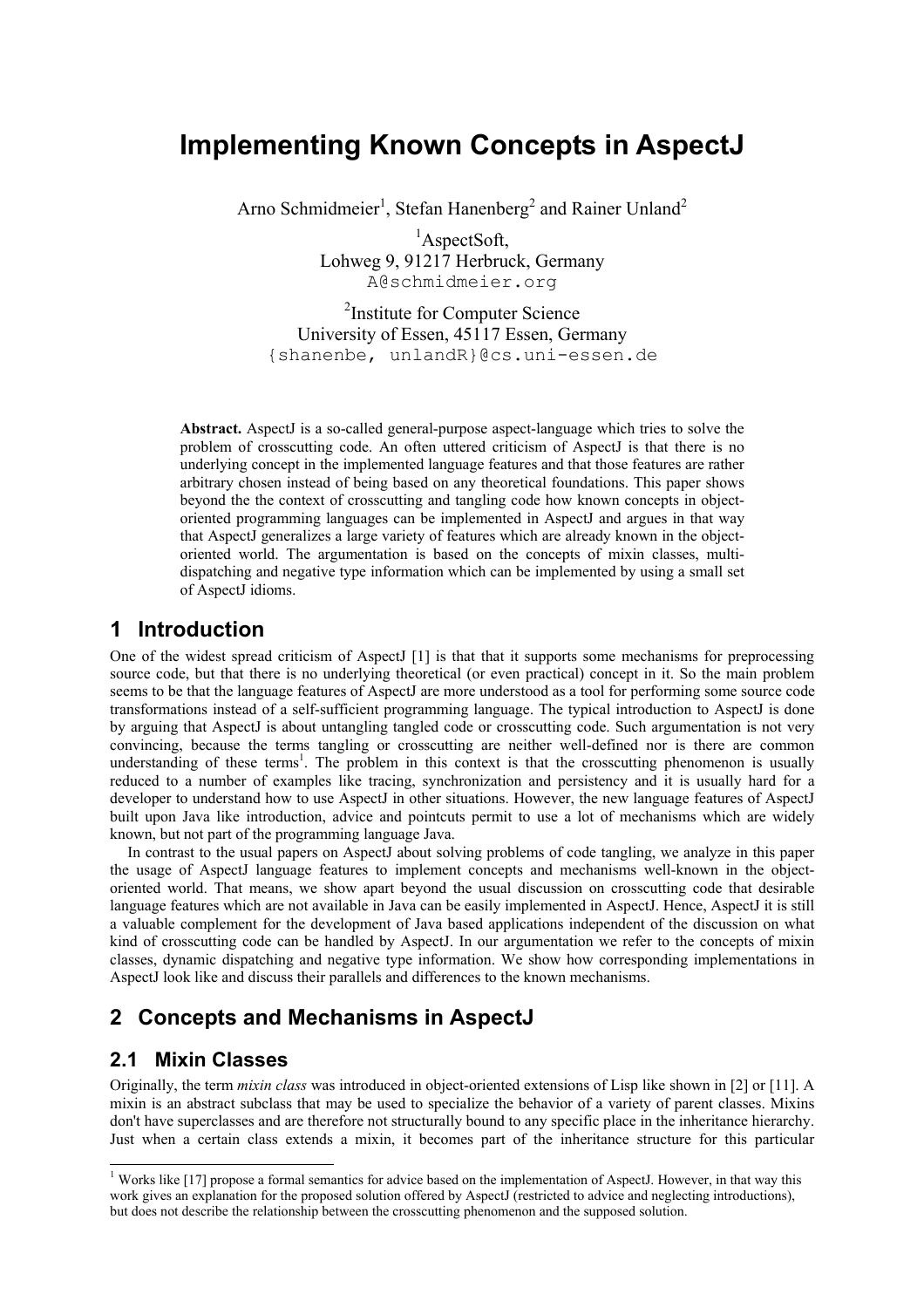instantiation. In that way a mixin class is inserted into the class hierarchy. In Lisp based object systems like CLOS mixins are usually used to realize multiple inheritance. The intention of mixins is, that they should not be instantiated on their own. Instead, they should depict "reusable pieces of code that can be added to other classes […]" [15]. The benefit of mixins is widely known for example for building *layered object-oriented design* [14] or *static roles objects* [16]<sup>2</sup>.

Figure 1 shows the usage of a mixin class: the mixin consists of two method definitions m1 and m2. The method body of the mixin's body might already refer to other classes expected from the inheritance hierarchy the mixin is applied to. For example method m1() refers to a method m3(), which is not defined in the mixin class itself. When the mixin is used by a concrete class (in the example class B and class D), the mixins becomes part of the inheritance hierarchy. In figure 1 both applications of the mixin M declare a different superclass to the mixin. The developer who uses the mixin class is responsible for the correct usage. In this example it means, that the developer has to guarantee, that the superclass of the applied mixin contains a method m3.



**Figure 1: Usage of Mixins** 

Popular languages like C++, Smalltalk or Java do not provide any direct support for mixins on the language level. However, for example in C++ mixins can be implemented by a class template extending a class which is delivered by a type parameter (like proposed in [16]). Also, the meta-object facilities of Smalltalk can be used for implementing mixins as shown in [11]. Nevertheless, until now mixins are not available in Java on language level (although more recent proposals about adding generic types to Java like for example [2] will probably become part of Java in future versions and will permit a similar implementation of mixins like in C++).



**Figure 2: Mixins in AspectJ using introductions** 

AspectJ has a mechanism which is quite similar to mixins. *Introductions*<sup>3</sup> which are defined within an aspect permit to introduce members or ancestor to a target class or interface. If members are introduced to an interface (that means the *container introduction* idiom [8] is used), all classes implementing this interface will receive the new introduced members. Figure 2 illustrates the usage of mixins in AspectJ in correspondence to figure 1. An aspect MImpl introduces methods m1 and m2 to an interface M. The classes B and D implementing M receive the method definitions from the introducing aspect. Hence, in the resulting woven application the method definitions of m1 and m2 occur in two different classes.

In contrast to the "traditional" usage of mixins, AspectJ does not perform any linearization of the inheritance hierarchy. That means the mixin class represented by the interface M is not physically inserted into the inheritance hierarchy of classes A, B, C and D. Although it does not lead to any problems in the here mentioned example, the problem arises when two different mixin interfaces come with two method implementation with

 2 In [5] Filman and Friedman already argue that mixins are a kind of *oblivious quantification*, which they regard central to the idea of aspect-orientation programming.

<sup>3</sup> Nowadays, the term introduction is replaced with the term *intertype declarations*, but we still feel allied to the term introduction because of its frequent usage.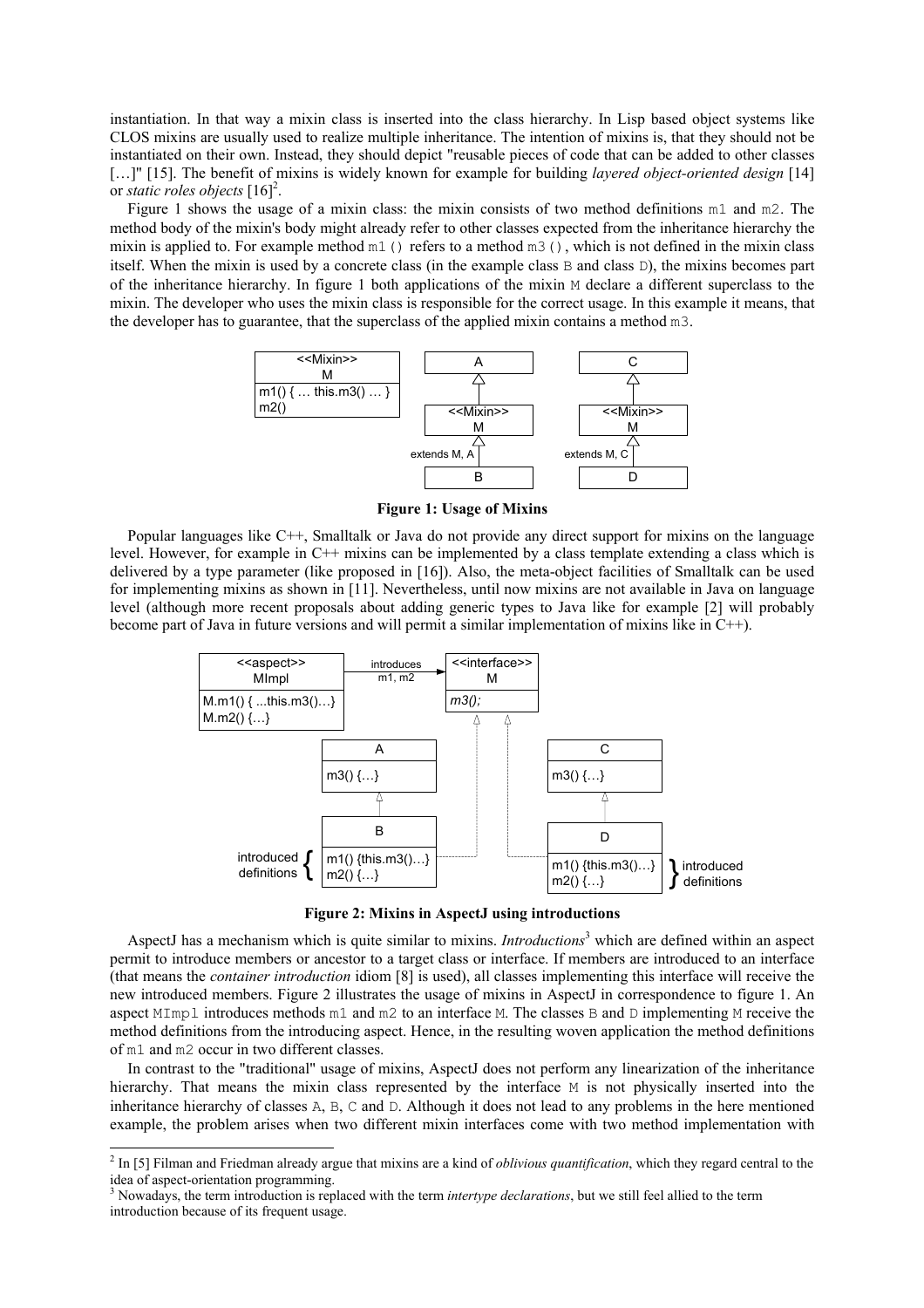identical signatures like illustrated in figure 3. The compiler does not permit to implement two interfaces to which methods with the same method signatures are introduced. That means for the given example that it is not possible to introduce the containers M1 and M2 at the same time to a target class A.



**Figure 3: Conflicting Introductions in AspectJ** 

On the other hand the mixin implementation in AspectJ is "more safe" than for example the C++ implementation of mixins based on class templates as proposed in [16]: the usage of superclass methods is just permitted, when the corresponding method is declared within the interface (so the application of introductions to an interface "feels" more like the traditional F-bounded polymorphism [3]).

The problem with conflicting AspectJ mixins is, that this does not permit to build complex hierarchies of mixin-layers as for example used in [14]: it is not possible that an introduced method overrides the implementation of another method (it doesn't matter if introduced or not). In that way, to be able to implement mixin layers in AspectJ, the mixins have to be carefully preplanned. Hence, the benefit for such mixins much more limited than its pendant in C++. On the other hand, the usage of AspectJ mixins permits an non-invasive change of the classes to whose inheritance hierarchy the mixins should be applied to: the implementsrelationship between a class and an interface does not need to be defined within the class declaration, but can be introduced by an aspect (see [8] for further discussion).

#### **2.2 Multiple Dispatching**

-

In contrast to programming languages like e.g. Cecil [5] which provide multi-dispatching Java provides single dispatching: the method to be invoked depends only on the runtime-type of the target object. Nevertheless, there are situations where it is desirable to dispatch not only in dependence of the target object, but also of the passed parameters.

An example for a need of double-dispatching is the visitor design pattern [7]. A typical implementation of the visitor pattern in Java is given in figure 4. All classes implementing the VisitedElement interface have to implement the method accept. This also means that within an inheritance hierarchy for all subclasses which should be visited the method has to be overridden with exactly the same implementation. On the one hand one can argue that this method depicts static crosscutting code which can be handled using introductions (following the argumentation in [9]). On the other hand one can argue that this method arises because of the single dispatch mechanism in Java<sup>4</sup>. Since dispatching is a mechanism which redirects messages and AspectJ permits to redirect messages via advice, AspectJ permits to redefine the underlying dispatch mechanism of Java for certain situations (that means different join points).

```
interface VisitedElement { 
  public void accept(Visitor v); 
}
class A implements VisitedElement { 
 public void accept(Visitor v) {v.visit(this);}
   ... 
} 
class B extends A { 
  public void accept(Visitor v) {v.visit(this);} 
 ... 
}
class C extends A { 
  public void accept(Visitor v) {v.visit(this);} 
 ... 
} 
                                                       interface Visitor {
                                                       ....void visit(VisitedElement node); 
                                                            void visit(A node); 
                                                            void visit(B node); 
                                                            void visit(C node); 
                                                       } 
                                                       class ConcreteVisitor implements Visitor {
                                                       ....void visit(VisitedElement node); 
                                                            void visit(A node) {.....} 
                                                            void visit(B node) {.....} 
                                                            void visit(C node) {.....} 
                                                       }
```
**Figure 4: Visitor implementation in Java** 

In the case of the visitor implementation this means, that a double dispatching is needed: the implementation to be invoked should not only depend on the target object which is of type Visitor, but also on the actual

<sup>&</sup>lt;sup>4</sup> It should be noted that a visitor implementation can also be done using the introspection facilities of Java like discussed in [12].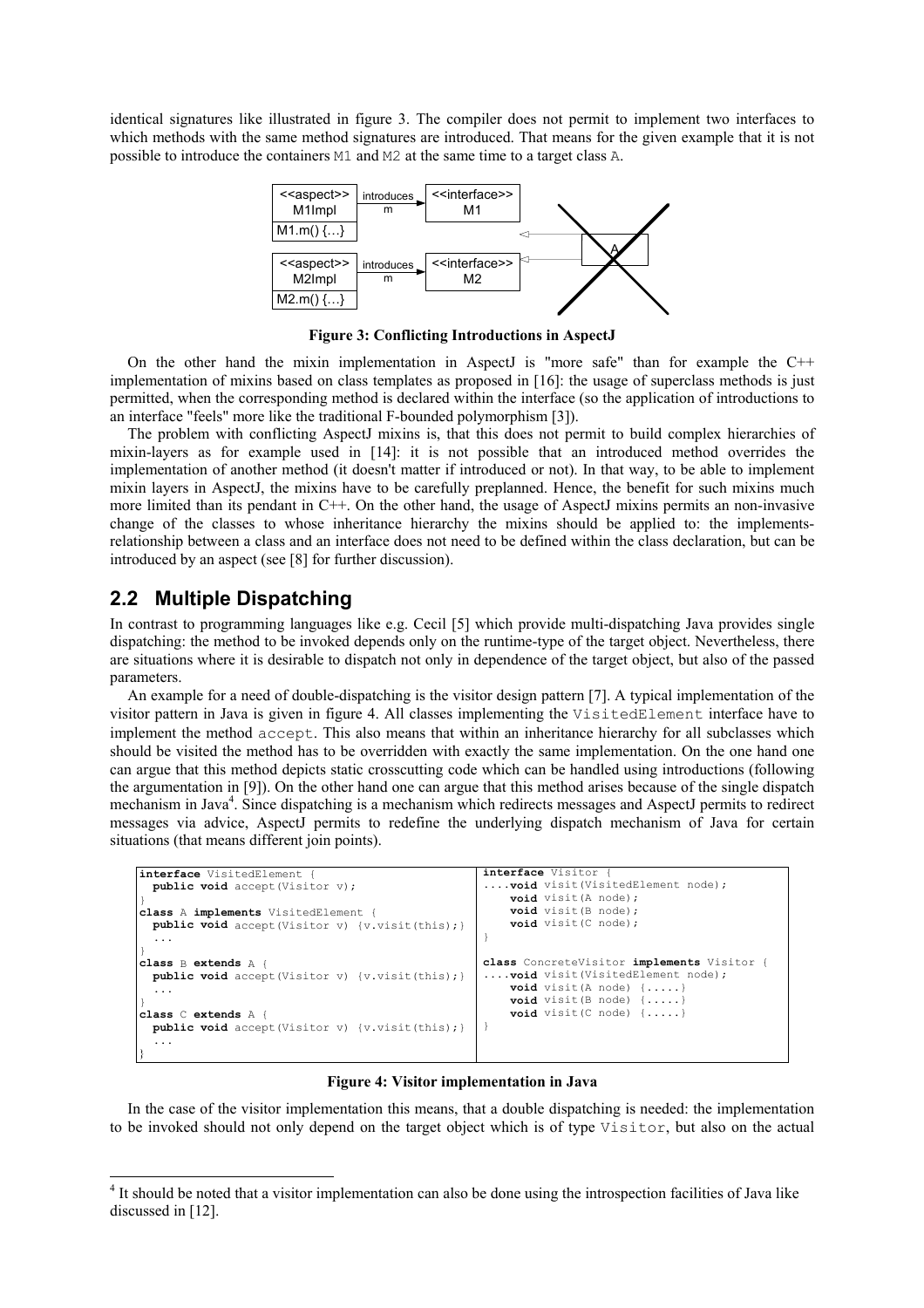parameter. In AspectJ terminology that means, that there is a number of pointcuts which are related to the same (static) call expression, but which differ in their runtime representation.

Figure 5 shows the corresponding implementation: aspect VisitorDispatcher is responsible for dispatching a visit message to the corresponding method. The pointcuts used in each around advice are mutual exclusive that means each around advice is related to different join points (but to same static call expression). Within the pointcut visitedCall the pointcut within (VisitorDispatcher) guarantees that only calls outside the VisitorDispatcher are redirected. The interesting feature of this implementation is that the redirection is type-safe (in contrast to an implementation based on introspection). The objects passed to the pointcuts are still statically typed so the method calls within the advice can be checked statically. The implementation within the advice still makes use of the single dispatching in java since the arguments' types are determined by the pointcut.

```
interface VisitorElement { 
  public void accept(Visitor v); 
}
class A implements VisitorElement { 
  public void accept(Visitor v) {v.visit(this);}
 ... 
} 
interface Visitor { 
     void visit(A node); 
     void visit(B node); 
     void visit(C node); 
} 
class ConcreteVisitor implements Visitor { 
     void visit(A node) {.....} 
     void visit(B node) {.....} 
     void visit(C node) {.....} 
} 
                                                     public aspect VisitorDispatcher { 
                                                        public pointcut visitCall(Visitor v): 
                                                          !within(VisitorDispatcher) && 
                                                          call(void Visitor.visit(*)) && target(v); 
                                                        void around(Visitor v, A a): 
                                                        visitCall(v) && args(a) && !args(B) && !args(C){
                                                          v.visit(a); 
                                                      } 
                                                      void around(Visitor v, B b): 
                                                        visitCall(v) && args(b) && !args(C){ 
                                                          v.visit(b); 
                                                      } 
                                                        void around(Visitor v, C c): 
                                                        visitCall(v) && args(c) && !args(B){ 
                                                          v.visit(c); 
                                                        } 
                                                     }
```
**Figure 5: Visitor in AspectJ using double-dispatching** 

It should be noted, that the implementation suffers from one problem: there are tangled statements inside the around advice. That is interesting, since the aim of AspectJ is to eliminate tangled code. However, AspectJ does not offer any serious features to reduce this code tangling. Although it is possible to move the implementation of the concrete visitor to the corresponding advice, its usability is quite restrictive since aspects cannot be directly instantiated by the programmer and only abstract aspects can be extended.

As shown above the language features of AspectJ can be used to simulate multi-dispatching. Pointcuts which refer to the same static call expressions, but differ in their actual parameters can be used to determine the condition under which the message should be redirected. The interesting point in implementation is, that multiple dispatching can be added later to an application instead of being hard-coded inside the programming language. Although there are some possibilities in Java to simulate some kind of multi-dispatching by using the reflection API, such an implementation has numerous disadvantages like the problem with error handling, etc.

#### **2.3 Negative Type information**

Negative type information like proposed in [13] prohibit that extensions of a given class have certain members. A practical example for such classes is a stateless class as for example known from stateless session beans in Enterprise JavaBeans. The intension of such a class is, that none of its subclasses is permitted to have a field which represent some kind of state within its objects.

```
class StatelessClass {} 
class StatelessClassImpl extends StatelessClass { 
    int i = 0;
} 
public aspect StatelessClassRestriction { 
   declare error: 
     set(* StatelessClass+.*) || get(* StatelessClass+.*): 
     "MyErrorDefinition: is an error"; 
}
```
**Figure 6: Implementing Negative Type Implementations in AspectJ** 

AspectJ permits to declare errors in aspects which are checked at compile-time. An error declaration consists of a (static) pointcut specifying the elements whose occurrence leads to throwing a compile-time error and an error message which is printed when such an error occurs. Although the error declarations within aspects can be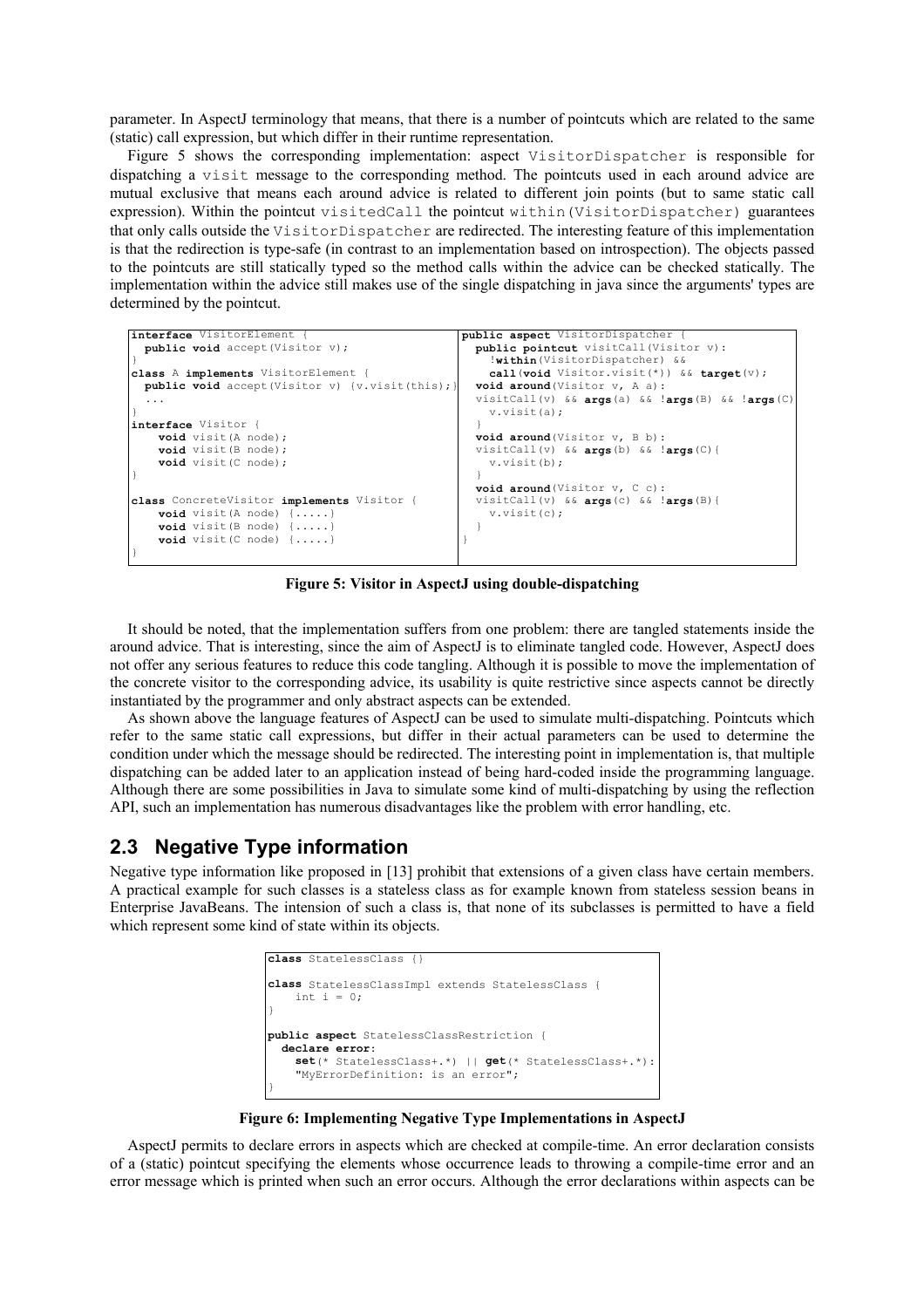defined for any existing static join point, it is usual, that such errors are declared for classes along a certain inheritance hierarchy.

Figure 6 shows how a stateless class can be implemented using an error declaration in AspectJ. The aspect StatelessClassRestriction defines an error which is thrown whenever there is a field assignment of a member of a StatelessClass subclass. The AspectJ compiler prevents the classes in the example from being compiled, since there is a field assignment of field i in class StatelessClassImpl. Although AspectJ error declarations seem to be appropriate for the here mentioned problem in fact the reason why the error is thrown is different than assumed: not the member definition is responsible for throwing the error but the field assignment. This is different than the usual intention to prevent classes to define any fields.

The reason for this is that the pointcut language which is part of AspectJ is designed more to describe messages than meta information.

# **3 Conclusion**

In this paper we argued, that it is easy to implement a number of well-known object-oriented concepts in AspectJ. We showed parallels between introductions and mixin classes, multiple pointcuts to the same static call join point (but to different dynamic join point) and dynamic dispatching and error declarations to negative type information.

The main intention of this paper is to show, that independent of the discussion about code tangling and crosscutting code AspectJ is a valuable complement for the development of Java based applications which permits to realize a large variety of desirable features. The impact for developers is that AspectJ (including its IDE support, etc.) can be more likely used instead of occasionally using language extensions of Java which are built to handle specific sets of problems. Nevertheless, we also showed that there are still some differences between the AspectJ implementation and the underlying concepts which reduce their applicability. For example the missing ability to override methods of different introducing aspects reduces the ability to build complex mixin layers. The implementation of a multi-dispatch mechanism might lead to complex aspect definitions, because it must be guaranteed, that the dynamic join points are mutually exclusive. Furthermore, the implementation might lead to tangled code. The usage of error declarations to define negative type information might lead to the desired result.

The reason for showing the benefits of AspectJ as a programming language beyond the usual discussion of crosscutting and tangling code is that we noticed that it is really hard to communicate the problem of crosscutting code. It seems as if the phenomenon of crosscutting code is still far from being really understood and most approaches tend to provide solutions of already solved problems of crosscutting code. So convincing a developer of the benefits of aspect-oriented programming seems to be much easier (and more promising) using the argumentation of missing language features of a core language which can be easily implemented using aspect-oriented techniques.

# **4 References**

- [1] AspectJ Team: *The AspectJ Programming Guide*, http://aspectj.org/doc/dist/progguide/.
- [2] Bracha, G.; Cook, W.: *Mixin-based Inheritance*. In: Norman Meyrowitz (Ed.). OOPSLA / ECOOP'90 Conference Proceedings, ACM SIGPLAN Notices 25, 10, pp. 303-311.
- [3] Canning P.; Cook, W.; Hill, W.; Olthoff, W.; Mitchell, J. C.: *F-Bounded Polymorphism for Object-Oriented Programming*, In Proc. International Conference on Functional Programming Languages and Computer Architecture, 1989, pp. 273-280.
- [4] Bracha, G.; Odersky, M.; Stoutamire, D.; Wadler, P.: *Making the future safe for the past: Adding Genericity to the Java Programming Language,* Proceedings of Conference on Object Oriented Programming Systems Languages and Applications (OOPSLA), 1996. pp. 359-369, 183 – 200.
- [5] Chambers, C.: *Object-Oriented Multi-Methods in Cecil*, ECOOP'92 Conference Proceedings, Utrecht, The Netherlands, July, 1992.
- [6] Filman, R. E.; Friedman, D. P.: *Aspect-Oriented Programming is Quantification and Obliviousness*, In: Workshop on Advanced Separation of Concerns, OOPSLA, 2000.
- [7] Gamma, E.; Helm, R.; Johnson, R.; Vlissides, J.: *Design Patterns: Elements of Reusable Object-Oriented Software*, Addison-Wesley, 1995
- [8] Hanenberg, S.; Costanza, P.: *Connecting Aspects in AspectJ: Strategies vs. Patterns*, First Workshop on Aspects, Components, and Patterns for Infrastructure Software at 1st International Conference on Aspect-Oriented Software Development (AOSD), Enschede, April, 2002.
- [9] Hanenberg, S.; Unland, R.: *Parametric Introductions*, To appear in: 2nd Internation Conference on Aspect-Oriented Software Development, Boston, March, 2003.
- [10] Montlick, T.: *Implementing Mixins in Smalltalk*, The Smalltalk Report, July 1996.